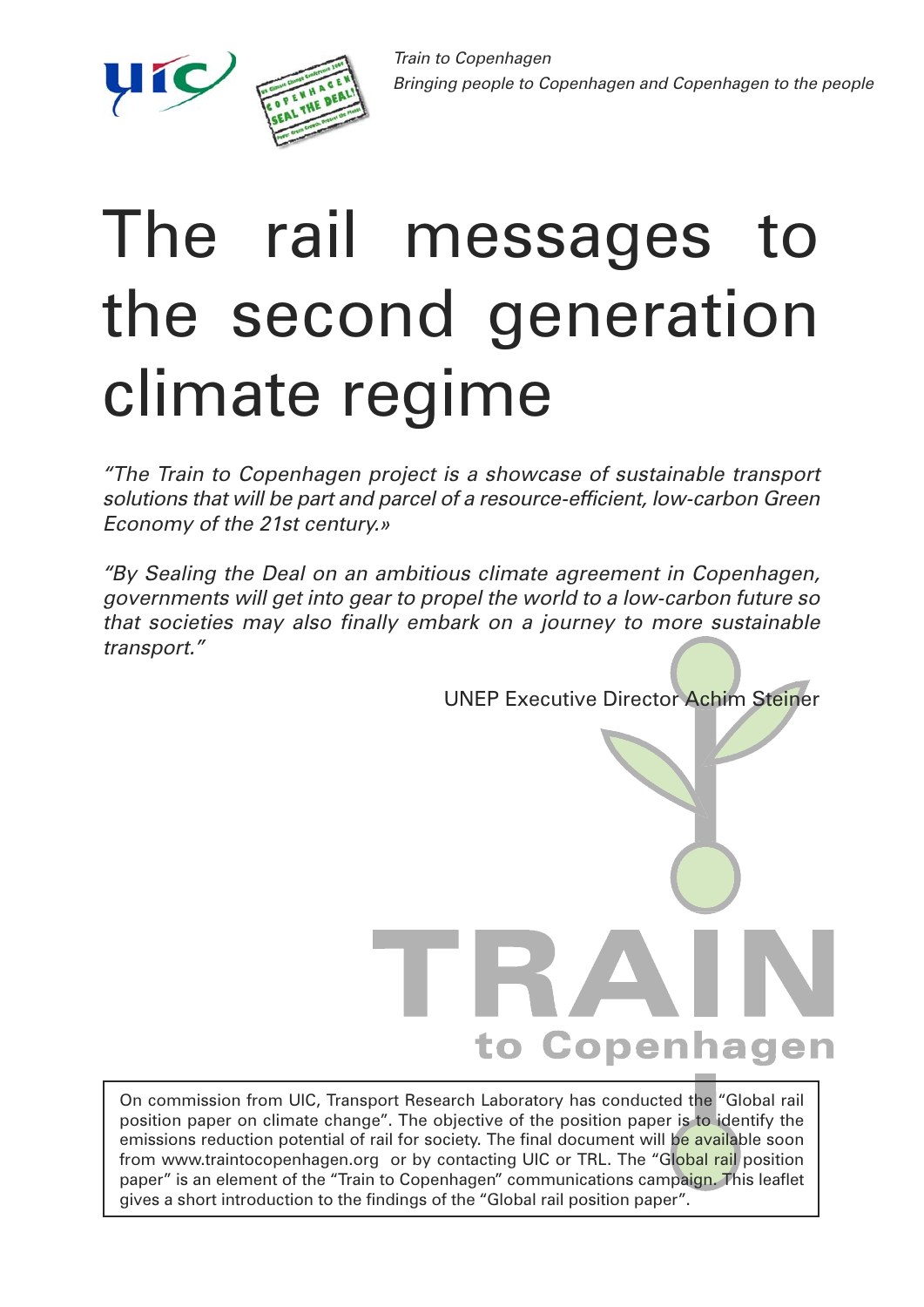Transport brings enormous benefit to society, but it also has many external costs, including its contribution to the climate changes. Transport has a key role to play within solutions to climate change as current transport structures are responsible for extreme pressures on energy resources and ecosystems through a dependence on fossil fuels. Rail represents a low carbon mode of transport, and continued energy efficiency improvements and increases in modal shift to rail from road and air are crucial to support transitions to low carbon mobility.



Figure 1 Global transport CO $_2$  emissions by modal share, 2005  $^{\rm 1}$ 

A strong focus needs to be directed towards the development of road transport policies and mechanisms as this sector emits 73% of total global transport emissions by modal share; rail is responsible for  $2\%$  of  $CO<sub>2</sub>$  emissions in the transport sector (Figure 1).

Further on, it is important to recognise the importance of rail within sustainable transport development, and the key role rail can play within the challenge of achieving ambitious emissions reduction targets.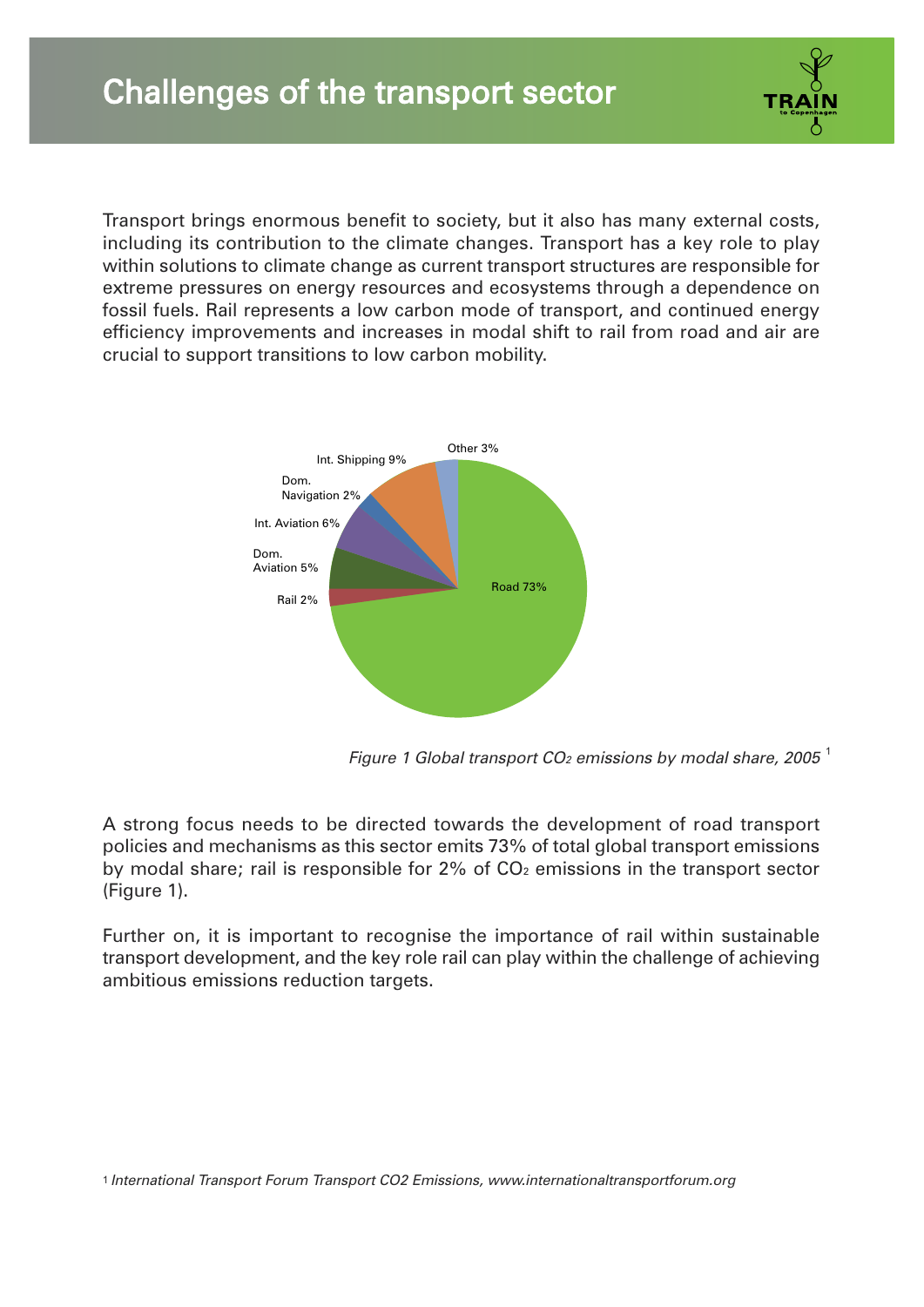Examining the status of the emissions caused by the transport sector in light of how to reverse them identifies three primary strategy responses to the challenge of reducing the environmental impact of transport: Avoid, Shift and Improve.



'Avoid' is where transport is reduced or avoided altogether; as integrated land-use and spatial planning and public transport integration in order to enable efficient inter-connectivity, and reductions in km travelled. In this rail has an important role to play.

'Shift' is when journeys are made by lower CO2 per passenger emitting modes such as rail, urban public transport, walking or cycling. Modal shift from air and road to rail, and creation of smart sustainable transport systems is the way ahead.

'Improve' is the efficiency of current transport modes. Rail is working continuously to improving its energy efficiency performance via managerial developments and technical innovation.

As a transport mode, rail presents a significantly lower  $CO<sub>2</sub>$  emitting travel option in terms of CO2 per passenger km, and supports efforts to shift travel demand from road and air to rail in low carbon transport strategies.

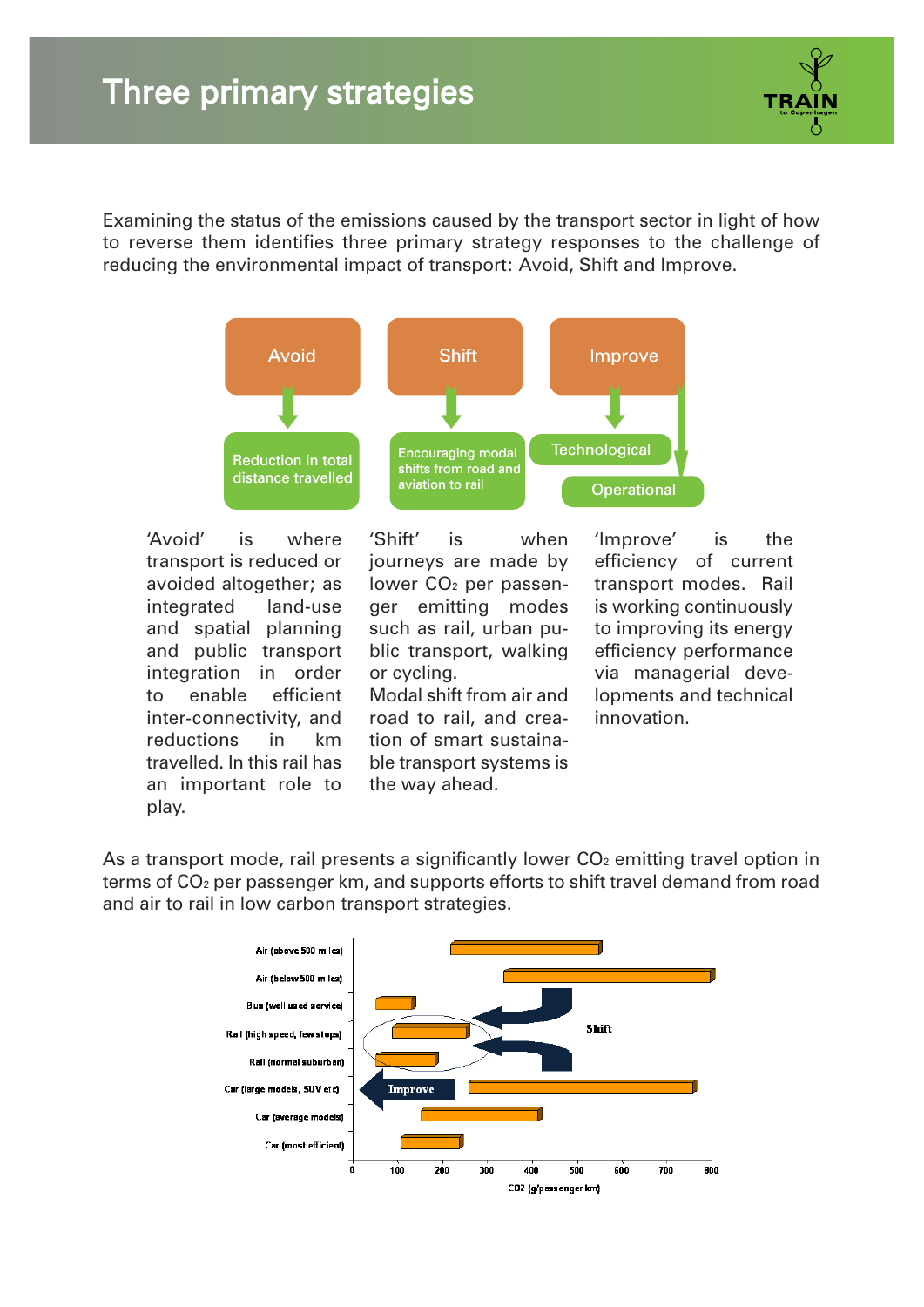

### Train To Copenhagen



The Train to Copenhagen is an international communications campaign aiming to "Bringing people to Copenhagen and Copenhagen to the people". The Train to Copenhagen further on would like to draw attention to the crucial need of addressing transport to combat climate change. The Climate Express, the train running from Brussels to Copenhagen on 5th December for the COP15 meeting in December, will set a platform to present the potential role of rail in global climate change action to UNFCCC delegates, media/press, NGOs and intergovernmental organisations.

For more information please visit: www.traintocopenhagen.org

#### The role of rail in climate change solutions Behaviour change

Many policies aimed at reducing transport emissions focus on modal shift and increased use of mass transit modes such as rail. As more people choose to use rail over other modes, and trains are utilised closer to capacity, rail becomes more energy efficient.

#### Examples on the emissions reduction potential of rail: Passenger transport:

#### Korea:

In Korea, the economic benefits of modal shift to High Speed rail have been illustrated by the President of Korail. "For example, the electricity bill for a KTX high-speed train travelling the 400km from Seoul to Busan with 935 people on board is Won 1.08 million. If these 935 people travel by car instead, with four people per car, it would cost a total of Won 21 million in petrol and tolls. That means using a car is 20 times more expensive than travelling by train. With only a 1% increase in passenger traffic, rail can reduce energy and  $CO<sub>2</sub>$  emission costs by Won 600 billion a year. This is why rail transport is now at the heart of so-called green growth worldwide.

#### Spain:

High Speed Rail has been shown to draw travel demand from other modes, such as short haul aviation and road. In Spain, the new high speed line between Madrid and Seville increased the market share of rail on the route to 84%; private car share reduced by 50%. Studies into the Madrid to Seville AVE line have revealed without the AVE an additional 48,000 tonnes of  $CO<sub>2</sub>$ would be produced on this route every year.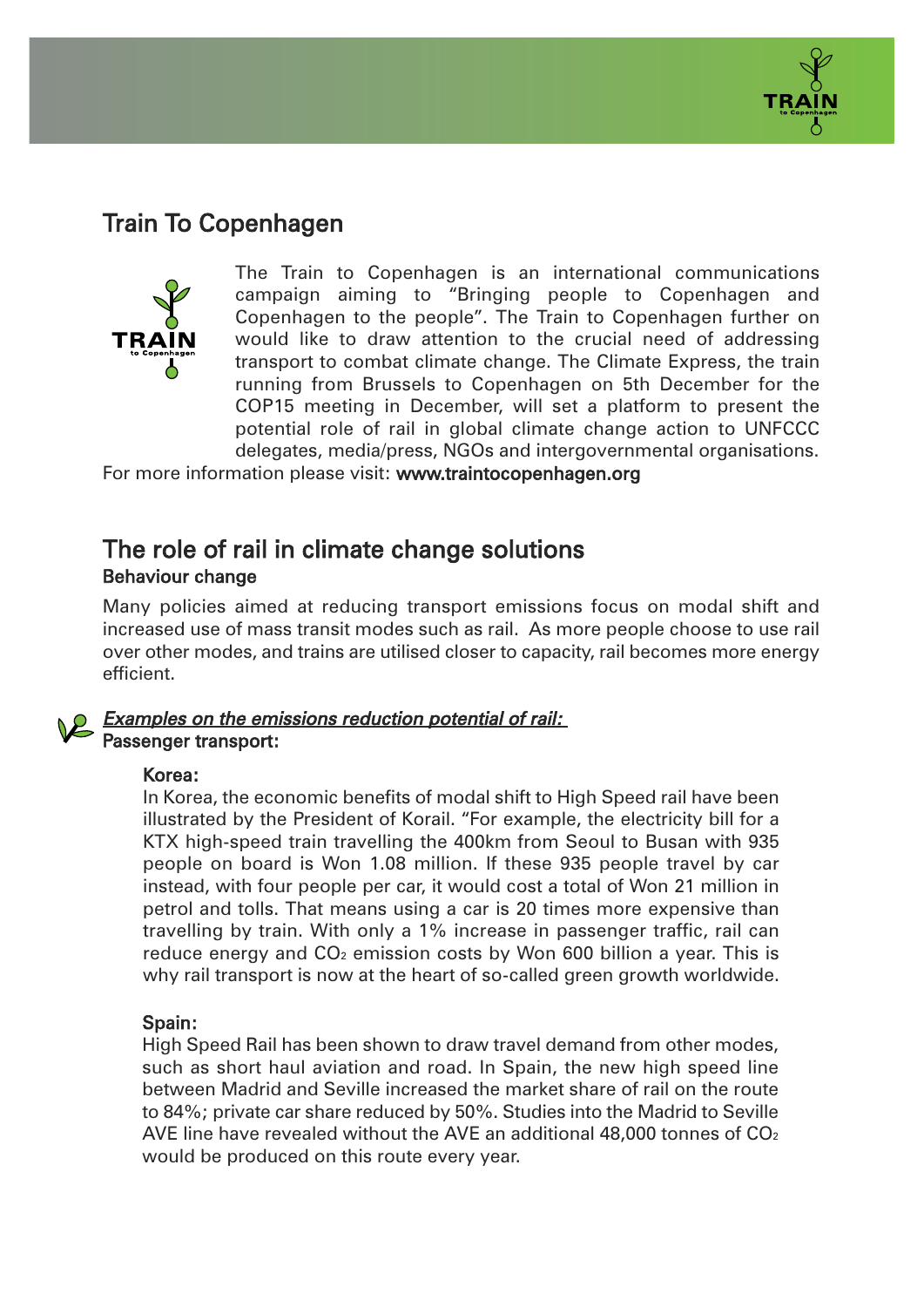

#### **2** Freight

#### Modal shift in Volvic beverage flows

The Sirius 1 Project is aiming to study the modal shift from road to rail for the export flows of Volvic water from France to Germany. On a yearly basis, 625,000 pallets holding 454 millions of litres of water were sent 100% by truck, and additionally 445,000 pallets of empty bottles were returning for recycling.

The project studied the removal of 10,000 trucks by replacing the road transport of 200,000 pallets for supply and 100,000 pallets for return, with rail between Volvic and Hockenheim.

Using the Estia-VIA®1 method, the study estimated the modal shift saved; 11,818 tonnes of  $CO<sub>2</sub>$  eq. per year

(equivalent to the carbon quantity absorbed by 807 ha forest during one year)

• 55,636,000 kWh of non renewable energy per year

(equivalent to the amount of energy needed for domestic lighting needs of 320,000 inhabitants during one year)

The addition of rail also introduces an efficient method of transport within an industry that demands fast consumer goods exportation.

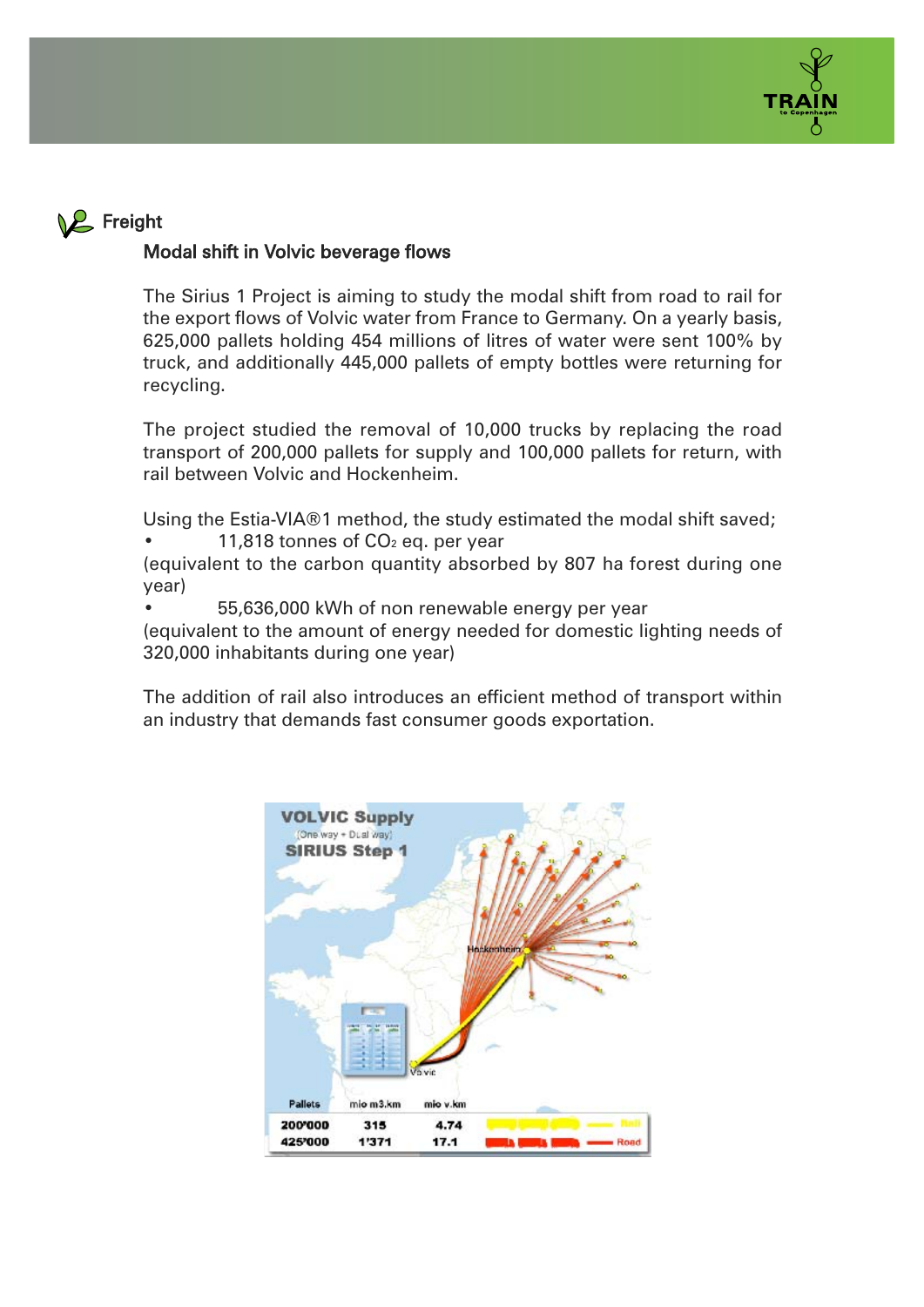UIC and its members have developed a methodology to measure energy consumption and the emissions performance of different transport modes in the two internet tools EcoPassenger (www.ecopassenger.org) and EcoTransIT (www.ecotransit.org). This offers a solution to the challenge of developing measurable, reportable and verifiable methodologies for mechanisms supporting emissions reductions from transport.

#### Informing the potential rail user

EcoPassenger and EcoTransIT are two user-friendly internet tools for the comparison of a number of indicators including energy consumption and  $CO<sub>2</sub>$ emissions for planes, cars and trains in Europe. The methodology behind the calculations are focused on a life cycle approach and approved by the European Environment Agency. The calculations include the emissions from the cumulative energy consumption, including the energy used to produce the electricity or the fuel, in a "well to wheel" perspective.

A calculation by EcoPassenger based on travel from Brussels to Copenhagen, the last leg of the 'Train to Copenhagen', shows clearly how rail is by some margin the most efficient travel option in terms of  $CO<sub>2</sub>$  emissions and energy resource consumption per passenger.

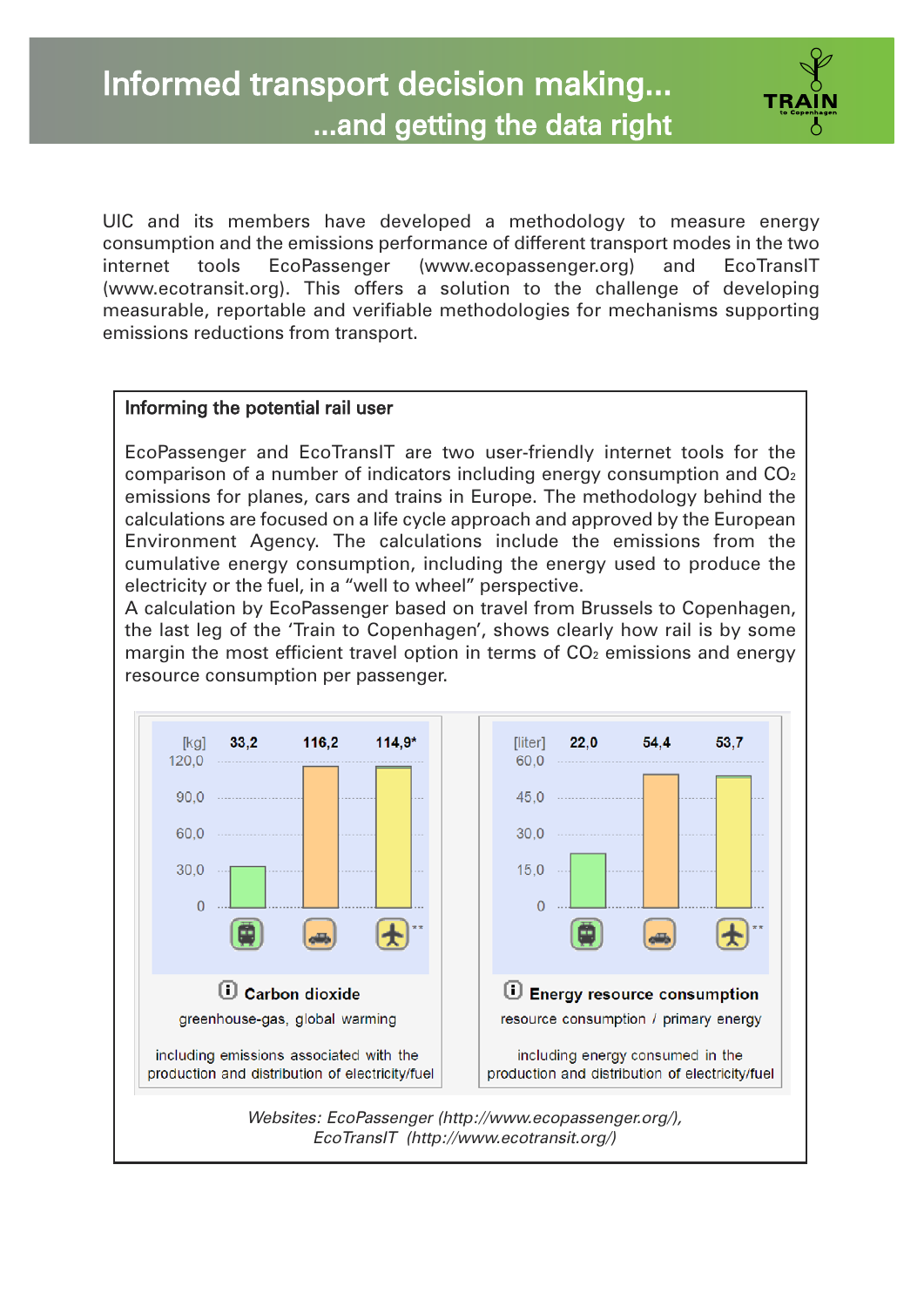

#### Technological innovation

The rail sector is demonstrating its commitment to global carbon reduction targets with improvements in technology and operations, and through voluntary agreements such as the European commitment to reduce CO<sub>2</sub> emissions from rail traction by 30% from 1990 to 2020. There are other similar initiatives by railways in other regions of the world.

To support this, UIC has established the UIC energy consumption and  $CO<sub>2</sub>$  database and produced CO2-emissions reduction guidelines. UIC has worked systematically to break the rail system down into measurable components and indicators under the motto – if you can't measure – you can't manage it. The emissions performance of railways strongly depends of the electricity source offered by the framework conditions. When renewable energy is available rail will even offer a "clean" and sustainable transport overnight. The rail sector emissions reductions commitment will need to be matched with financial support from National governments, Official Development Assistance (ODA) and carbon finance markets to strengthen and incentivise public and private capital investments.

#### More than addressing CO<sub>2</sub>-emissions

However, achieving sustainable development in the transport sector is about so much more than reducing  $CO<sub>2</sub>$  emissions. All external affects of transport have to be addressed.

Rail is not only a low carbon transport mode, it is also the safest transport mode with the lowest external costs. Rail offers solutions to challenges such as time loss and congestion, urban versus regional development, by providing area-efficient transport and access to mobility for all – you do not need to own a car to move. Further, investment in rail offers increased GDP as it reduces the amount of external costs. Rail provides green jobs and is a "natural" part of the green economy. All these other positive aspects arising from investment in rail because of its low emissions performance are the so-called co-benefits.

However, in order to influence a change in modal choice toward less  $CO<sub>2</sub>$  intensive transport modes, not only strong policy and economic measures are needed, but also strong actions and commitment from railways beyond its sustainability advantages. The rail sector's focus it therefore also on maintaining the highest level of safety, and continuously improve its reliability, cleanliness and many other factors to improve railways' level of customer satisfaction.

The continued success in energy efficiency, technological and operational developments across national rail networks, in combination with strong policy measures, can influence modal shifts of transport demand from road and air to rail and will support transitions to low carbon mobility.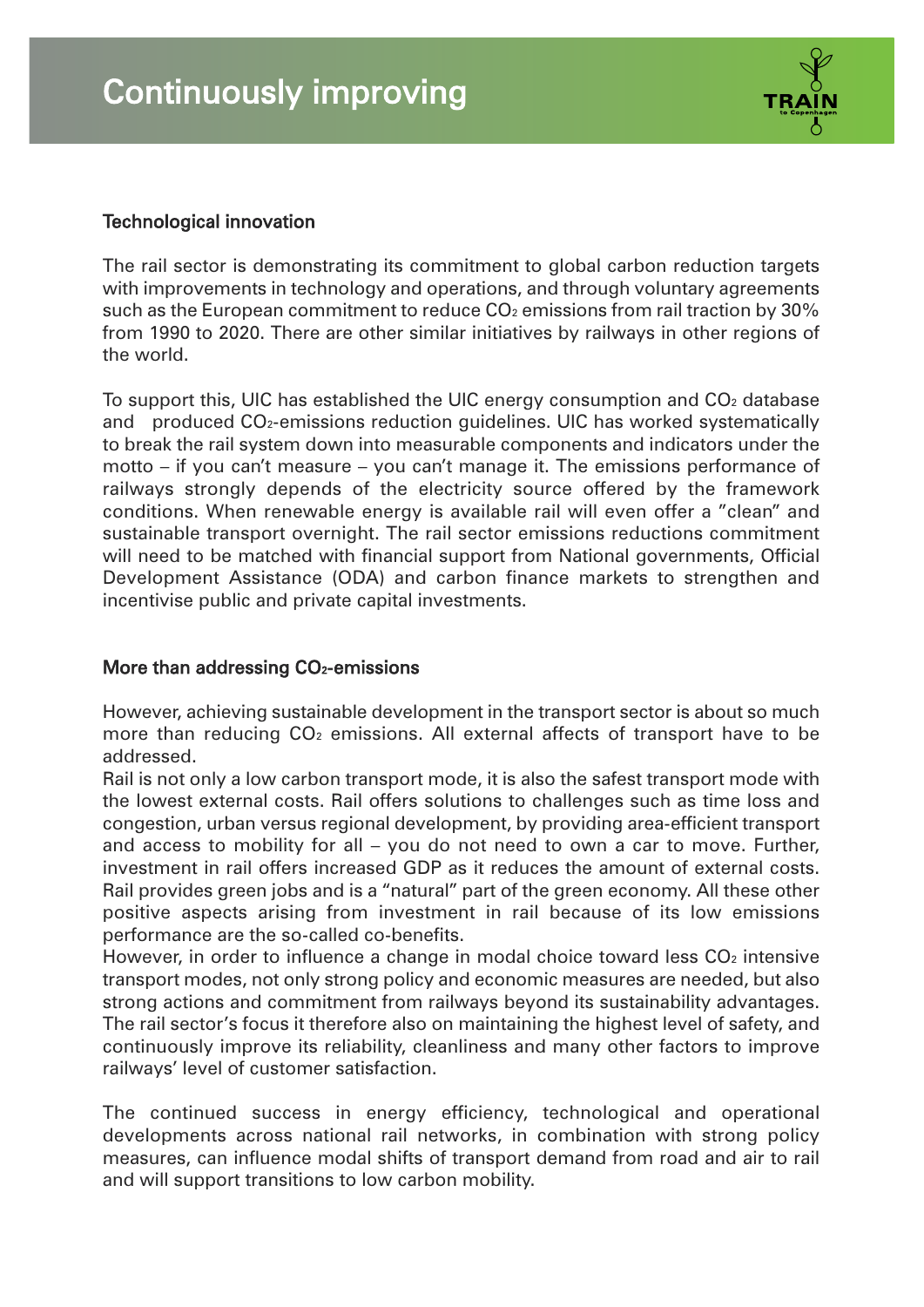

#### The framework

At the international level, the UNFCCC climate negotiations will be crucial in setting an agreement that works for land transport. The discussions on requirements for finance, technology transfer and capacity building are particularly important for creating a support framework for energy efficiency developments and infrastructure investments in both developed and developing countries.

The rail sector would benefit from up-scaled mechanisms that have the potential to provide support for investments in infrastructure and technology development. The success of future international agreements to depends on these up-scaled mechanisms with appropriate financing and capacity building with recognition of the key sectors, such as transport, that can contribute to actions on climate change. In the case of rail, up-scaled support could provide incentive for developments in infrastructure in addition to improvements in rolling stock. The recognition of co-benefits from transport projects, such as safety, area efficiency and access, would also facilitate the monitoring of socio-economic indicators in addition to greenhouse gas emissions.

#### The way ahead: Cooperation and dialogue

With the Train to Copenhagen UIC is facilitating a platform for cooperation between different stakeholders, with United Nations' Seal the Deal and WWF among the main partners. In addition, UIC is engaged with the UNFCCC negotiations through partnership and cooperation with the 'Bridging the Gap' initiative which is communicating the role that transport should play in a post-Kyoto Protocol regime.